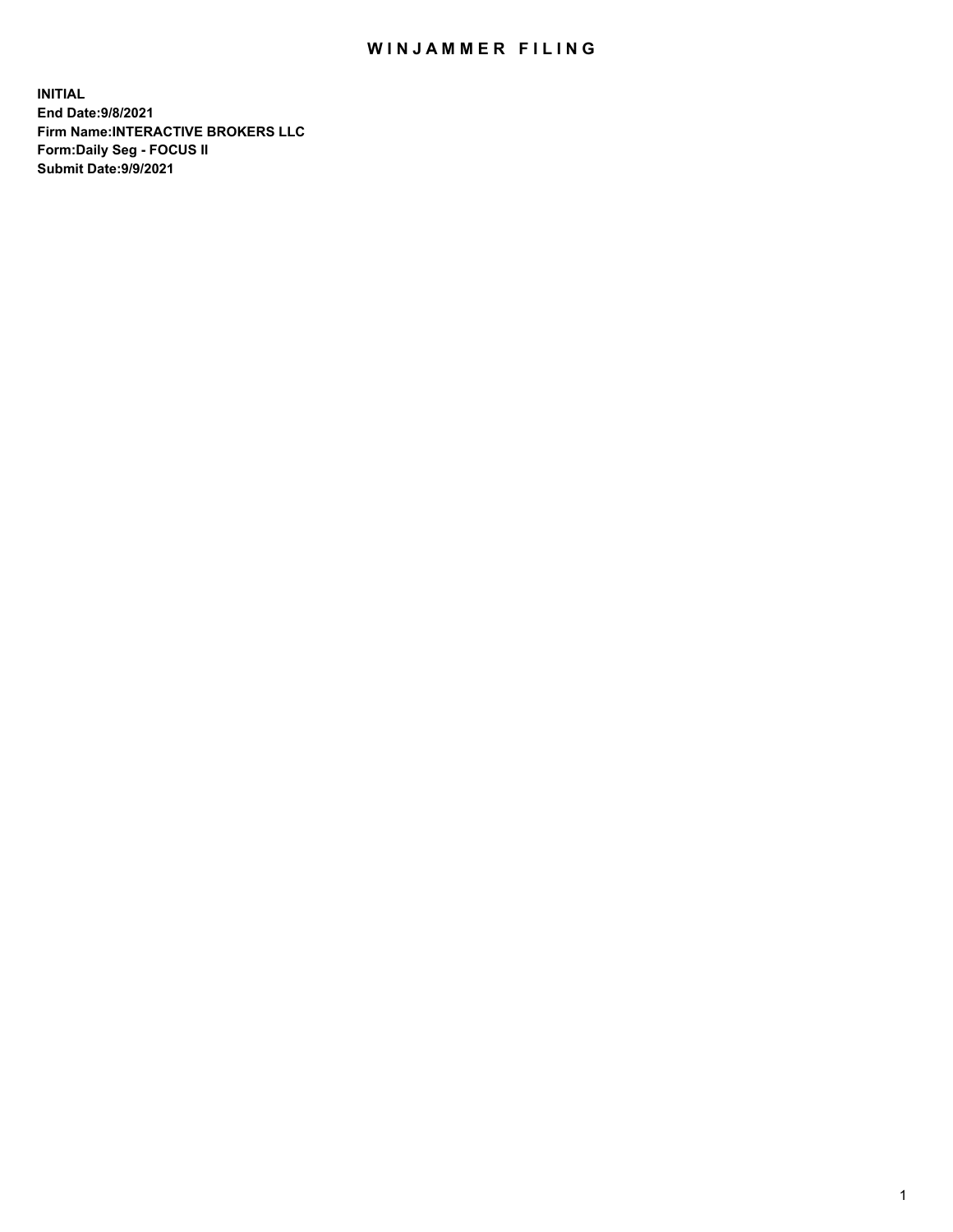**INITIAL End Date:9/8/2021 Firm Name:INTERACTIVE BROKERS LLC Form:Daily Seg - FOCUS II Submit Date:9/9/2021 Daily Segregation - Cover Page**

| Name of Company                                                                                                                                                                                                                                                                                                                | <b>INTERACTIVE BROKERS LLC</b>                                                   |
|--------------------------------------------------------------------------------------------------------------------------------------------------------------------------------------------------------------------------------------------------------------------------------------------------------------------------------|----------------------------------------------------------------------------------|
| <b>Contact Name</b>                                                                                                                                                                                                                                                                                                            | James Menicucci                                                                  |
| <b>Contact Phone Number</b>                                                                                                                                                                                                                                                                                                    | 203-618-8085                                                                     |
| <b>Contact Email Address</b>                                                                                                                                                                                                                                                                                                   | jmenicucci@interactivebrokers.c<br>om                                            |
| FCM's Customer Segregated Funds Residual Interest Target (choose one):<br>a. Minimum dollar amount: ; or<br>b. Minimum percentage of customer segregated funds required:% ; or<br>c. Dollar amount range between: and; or<br>d. Percentage range of customer segregated funds required between:% and%.                         | <u>0</u><br>$\overline{\mathbf{0}}$<br>155,000,000 245,000,000<br>0 <sub>0</sub> |
| FCM's Customer Secured Amount Funds Residual Interest Target (choose one):<br>a. Minimum dollar amount: ; or<br>b. Minimum percentage of customer secured funds required:%; or<br>c. Dollar amount range between: and; or<br>d. Percentage range of customer secured funds required between:% and%.                            | $\frac{0}{0}$<br>80,000,000 120,000,000<br>0 <sub>0</sub>                        |
| FCM's Cleared Swaps Customer Collateral Residual Interest Target (choose one):<br>a. Minimum dollar amount: ; or<br>b. Minimum percentage of cleared swaps customer collateral required:% ; or<br>c. Dollar amount range between: and; or<br>d. Percentage range of cleared swaps customer collateral required between:% and%. | $\frac{0}{0}$<br>$\underline{0}$ $\underline{0}$<br>0 <sub>0</sub>               |

Attach supporting documents CH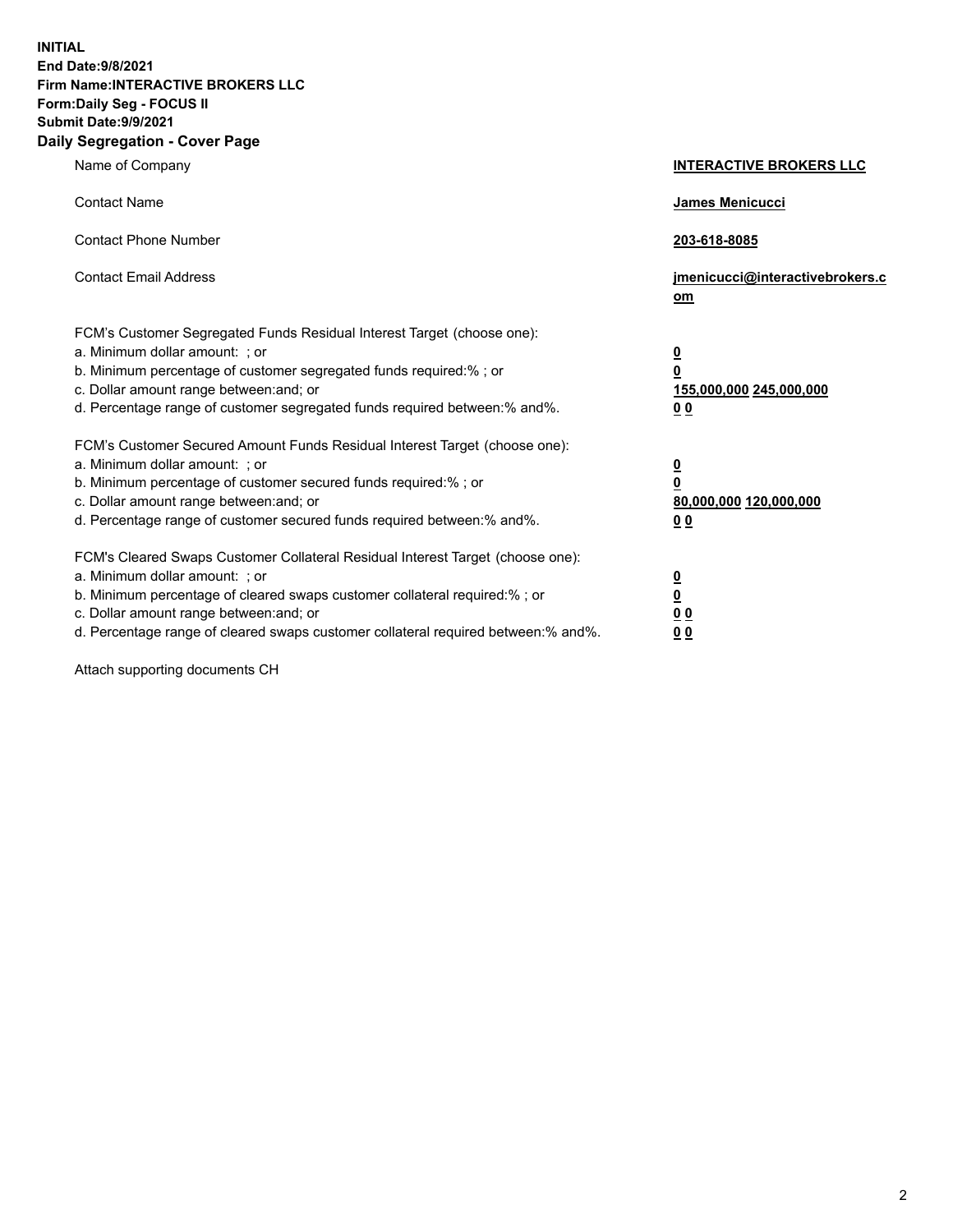## **INITIAL End Date:9/8/2021 Firm Name:INTERACTIVE BROKERS LLC Form:Daily Seg - FOCUS II Submit Date:9/9/2021 Daily Segregation - Secured Amounts**

|     | Dany Ocgregation - Occarea Anioants                                                                        |                                   |
|-----|------------------------------------------------------------------------------------------------------------|-----------------------------------|
|     | Foreign Futures and Foreign Options Secured Amounts                                                        |                                   |
|     | Amount required to be set aside pursuant to law, rule or regulation of a foreign                           | $0$ [7305]                        |
|     | government or a rule of a self-regulatory organization authorized thereunder                               |                                   |
| 1.  | Net ledger balance - Foreign Futures and Foreign Option Trading - All Customers                            |                                   |
|     | A. Cash                                                                                                    | 499,323,387 [7315]                |
|     | B. Securities (at market)                                                                                  | $0$ [7317]                        |
| 2.  | Net unrealized profit (loss) in open futures contracts traded on a foreign board of trade                  | 10,343,327 [7325]                 |
| 3.  | Exchange traded options                                                                                    |                                   |
|     | a. Market value of open option contracts purchased on a foreign board of trade                             | 196,163 [7335]                    |
|     | b. Market value of open contracts granted (sold) on a foreign board of trade                               | -70,263 [7337]                    |
| 4.  | Net equity (deficit) (add lines 1. 2. and 3.)                                                              | 509,792,614 [7345]                |
| 5.  | Account liquidating to a deficit and account with a debit balances - gross amount                          | 11,225 [7351]                     |
|     | Less: amount offset by customer owned securities                                                           | 0 [7352] 11,225 [7354]            |
| 6.  | Amount required to be set aside as the secured amount - Net Liquidating Equity                             | 509,803,839 [7355]                |
|     | Method (add lines 4 and 5)                                                                                 |                                   |
| 7.  | Greater of amount required to be set aside pursuant to foreign jurisdiction (above) or line                | 509,803,839 [7360]                |
|     | 6.                                                                                                         |                                   |
|     | FUNDS DEPOSITED IN SEPARATE REGULATION 30.7 ACCOUNTS                                                       |                                   |
| 1.  | Cash in banks                                                                                              |                                   |
|     | A. Banks located in the United States                                                                      | 26,133,060 [7500]                 |
|     | B. Other banks qualified under Regulation 30.7                                                             | 0 [7520] 26,133,060 [7530]        |
| 2.  | Securities                                                                                                 |                                   |
|     | A. In safekeeping with banks located in the United States                                                  | 320,982,900 [7540]                |
|     | B. In safekeeping with other banks qualified under Regulation 30.7                                         | 0 [7560] 320,982,900 [7570]       |
| 3.  | Equities with registered futures commission merchants                                                      |                                   |
|     | A. Cash                                                                                                    | $0$ [7580]                        |
|     | <b>B.</b> Securities                                                                                       | $0$ [7590]                        |
|     | C. Unrealized gain (loss) on open futures contracts                                                        | $0$ [7600]                        |
|     | D. Value of long option contracts                                                                          | $0$ [7610]                        |
|     | E. Value of short option contracts                                                                         | 0 [7615] 0 [7620]                 |
| 4.  | Amounts held by clearing organizations of foreign boards of trade                                          |                                   |
|     | A. Cash                                                                                                    | $0$ [7640]                        |
|     | <b>B.</b> Securities                                                                                       | $0$ [7650]                        |
|     | C. Amount due to (from) clearing organization - daily variation                                            | $0$ [7660]                        |
|     | D. Value of long option contracts                                                                          | $0$ [7670]                        |
|     | E. Value of short option contracts                                                                         | 0 [7675] 0 [7680]                 |
| 5.  | Amounts held by members of foreign boards of trade                                                         |                                   |
|     | A. Cash                                                                                                    | 301,520,420 [7700]                |
|     | <b>B.</b> Securities                                                                                       | $0$ [7710]                        |
|     | C. Unrealized gain (loss) on open futures contracts                                                        | 4,307,788 [7720]                  |
|     | D. Value of long option contracts                                                                          | 196,163 [7730]                    |
|     | E. Value of short option contracts                                                                         | -70,263 [7735] 305,954,108 [7740] |
| 6.  | Amounts with other depositories designated by a foreign board of trade                                     | 0 [7760]                          |
| 7.  | Segregated funds on hand                                                                                   | $0$ [7765]                        |
| 8.  | Total funds in separate section 30.7 accounts                                                              | 653,070,068 [7770]                |
| 9.  | Excess (deficiency) Set Aside for Secured Amount (subtract line 7 Secured Statement<br>Page 1 from Line 8) | 143,266,229 [7380]                |
| 10. | Management Target Amount for Excess funds in separate section 30.7 accounts                                | 80,000,000 [7780]                 |
| 11. | Excess (deficiency) funds in separate 30.7 accounts over (under) Management Target                         | 63,266,229 [7785]                 |
|     |                                                                                                            |                                   |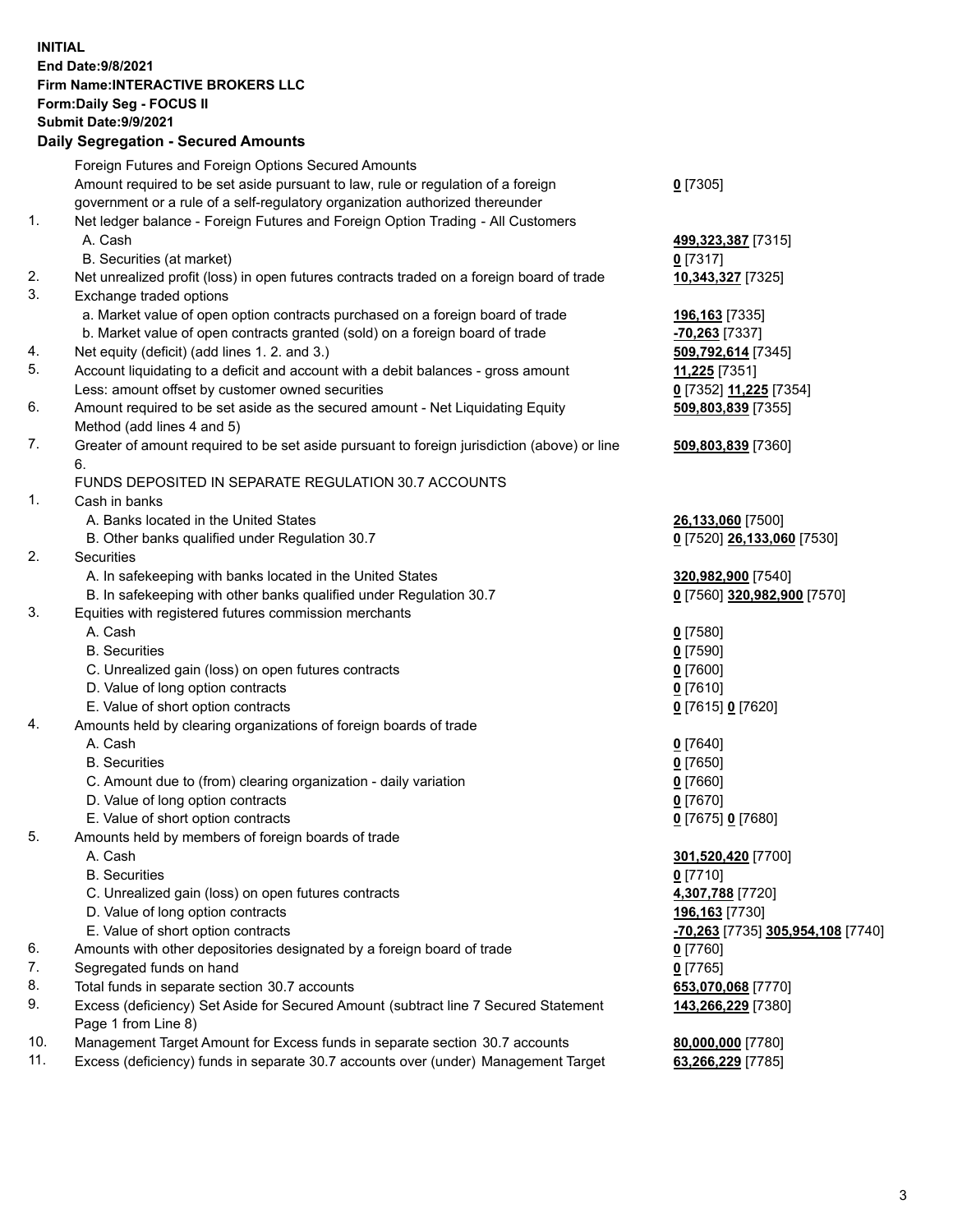**INITIAL End Date:9/8/2021 Firm Name:INTERACTIVE BROKERS LLC Form:Daily Seg - FOCUS II Submit Date:9/9/2021 Daily Segregation - Segregation Statement** SEGREGATION REQUIREMENTS(Section 4d(2) of the CEAct) 1. Net ledger balance A. Cash **6,935,169,389** [7010] B. Securities (at market) **0** [7020] 2. Net unrealized profit (loss) in open futures contracts traded on a contract market **87,968,982** [7030] 3. Exchange traded options A. Add market value of open option contracts purchased on a contract market **302,851,970** [7032] B. Deduct market value of open option contracts granted (sold) on a contract market **-248,093,749** [7033] 4. Net equity (deficit) (add lines 1, 2 and 3) **7,077,896,592** [7040] 5. Accounts liquidating to a deficit and accounts with debit balances - gross amount **1,223,126** [7045] Less: amount offset by customer securities **0** [7047] **1,223,126** [7050] 6. Amount required to be segregated (add lines 4 and 5) **7,079,119,718** [7060] FUNDS IN SEGREGATED ACCOUNTS 7. Deposited in segregated funds bank accounts A. Cash **1,657,835,594** [7070] B. Securities representing investments of customers' funds (at market) **3,186,244,200** [7080] C. Securities held for particular customers or option customers in lieu of cash (at market) **0** [7090] 8. Margins on deposit with derivatives clearing organizations of contract markets A. Cash **1,992,430,023** [7100] B. Securities representing investments of customers' funds (at market) **385,199,284** [7110] C. Securities held for particular customers or option customers in lieu of cash (at market) **0** [7120] 9. Net settlement from (to) derivatives clearing organizations of contract markets **3,887,937** [7130] 10. Exchange traded options A. Value of open long option contracts **302,780,193** [7132] B. Value of open short option contracts **-248,052,194** [7133] 11. Net equities with other FCMs A. Net liquidating equity **0** [7140] B. Securities representing investments of customers' funds (at market) **0** [7160] C. Securities held for particular customers or option customers in lieu of cash (at market) **0** [7170] 12. Segregated funds on hand **0** [7150] 13. Total amount in segregation (add lines 7 through 12) **7,280,325,037** [7180] 14. Excess (deficiency) funds in segregation (subtract line 6 from line 13) **201,205,319** [7190] 15. Management Target Amount for Excess funds in segregation **155,000,000** [7194] 16. Excess (deficiency) funds in segregation over (under) Management Target Amount **46,205,319** [7198]

Excess